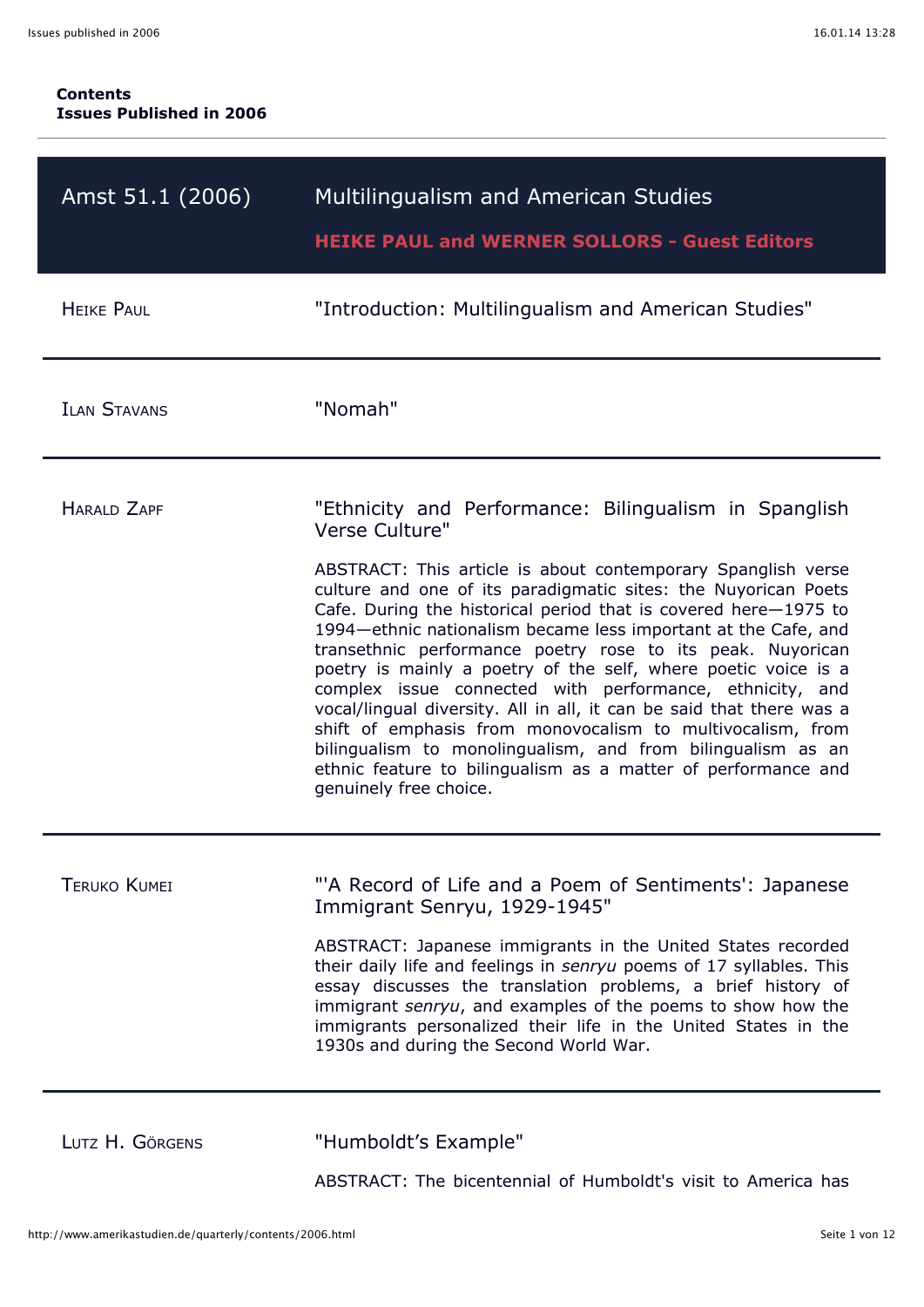inspired a reappraisal of his multilinguistic example. Although research on Humboldt has been global and multilingual, it has remained linguistically and regionally fragmented. Humboldt's scientific achievements greatly impressed prominent contemporary U.S. citizens and influenced both science and education in nineteenth-century America. His multilingualism, however, was hardly echoed by American contemporaries. Although Humboldt was considered "almost an American," he criticized the lack of interest in the humanities, particularly history, linguistics, and ethnic studies in the U.S. Even before Humboldt's American journey, contemporary mapping and cartography provided examples of multilingualism. His own legacy of multilingual geography was passed on to nineteenthcentury German geographers in America such as Prince Maximilian von Wied and J.G. Kohl. Beyond geography, Humboldt's example has been followed by some outstanding American libraries and writers such as Longfellow. Today, American multilingualism may be further encouraged by Humboldt's example.

### LORIE A. VANCHENA "Reimagining Reinhold Solger's *Anton in America*"

ABSTRACT: Reinhold Solger's *Anton in Amerika: Novelle aus dem deutsch-amerikanischen Leben* (Anton in America: A Novel from German-American Life), first published in 1862, recounts the American adventures of Antonio Wohlfahrt, the purported son of Anton Wohlfart in Gustav Freytag's novel *Soll und Haben* (1855). This article presents the annotated English translation of the introduction and first two chapters of Solger's novel as well as commentary; the translation, an excerpt from a forthcoming English edition of the novel, aims to make Solger's literary work more accessible to the growing number of scholars interested in nineteenth-century German-American literature and multilingual writing in the United States. The novel reveals much about the process of how an immigrant writer took up German ideas and values and adapted them to an American context, thus producing a literary work that could comment upon German, American, and German-American life. *Anton in America* also reflects the acculturation process and the role played by Americans and their culture in the development of German-American ethnic identity.

HOLGER KERSTEN "America's Multilingualism and the Problem of the Literary Representation of 'Pidgin English'"

> ABSTRACT: The occurrence of nonstandard language in works of imaginative literature has traditionally provoked questions about its meaning, especially when such 'deviant' forms of English are recognizable as representations of 'ethnic speech.' As is perhaps most obvious in the history of the minstrel tradition in American culture, a nonstandard language often conjures up assumptions of racial inferiority. While it is beyond doubt that the reproduction of African American speech contributed significantly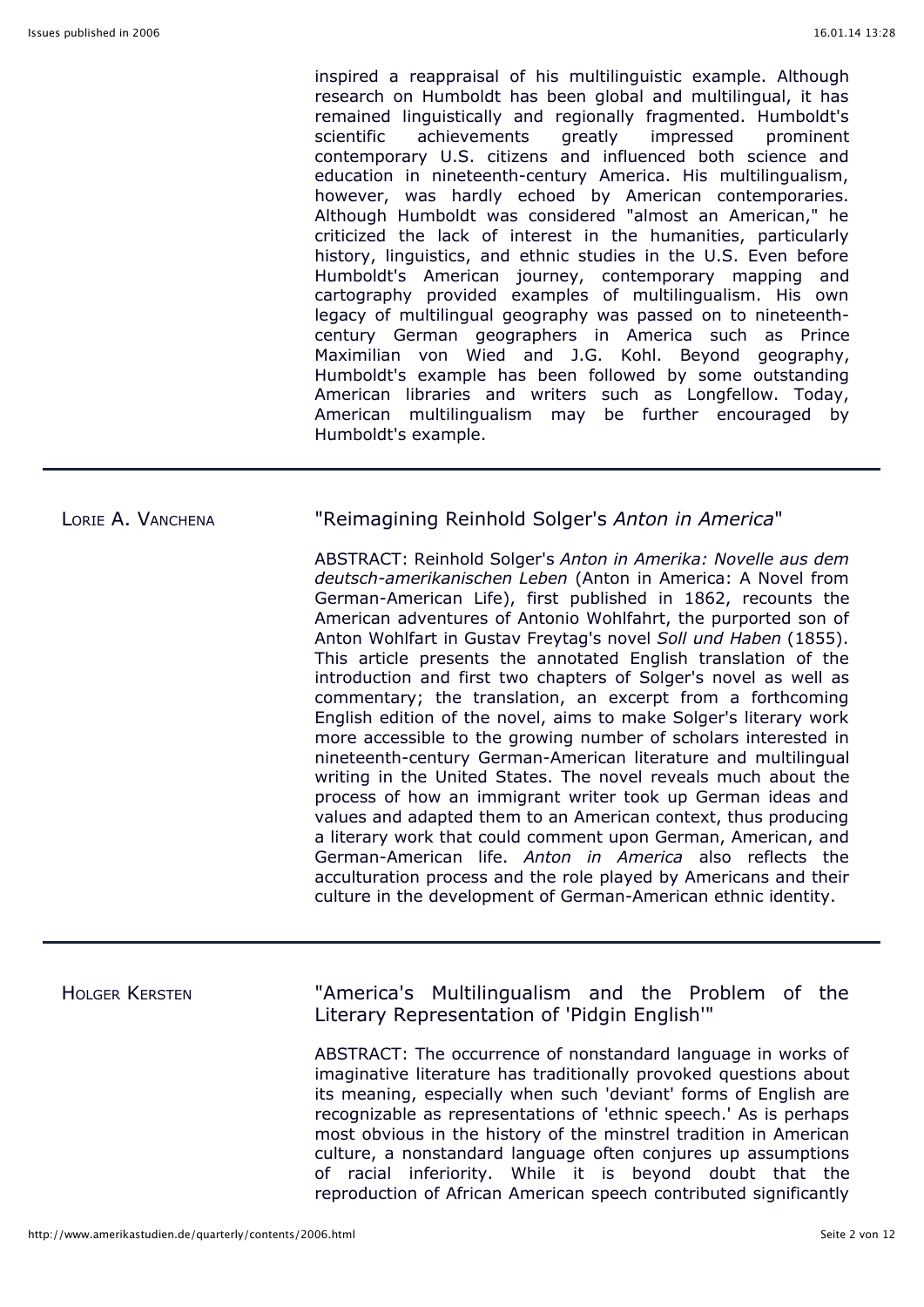to the emergence and reinforcement of negative stereotypes, the work of Michael North, Eric Lott, and others has shown that it would be a misconception to regard all ethnicized forms of nonstandard language as instances of racism. By focusing on Charles G. Leland's *Pidgin-English Sing-Song* (1876), a book which attempted to render a linguistic form extensively used in the seaport towns of China and among Chinese Americans, the present article shows the complexity of a publication which unites linguistic research data, folklore texts, and literary material covering a surprisingly wide thematic range. By doing so, it proposes the idea that an unprejudiced pproach to a hybrid language can open possibilities for a new reading of previously ostracized materials and thus broaden the debate on multilingualism in American literature in the context of linguistic diversity.

### FRANK MEHRING "Deutsch, Dutch, Double Dutch: Authentic and Artificial German-American Dialects"

ABSTRACT: In the wake of the German Revolution of 1848, a massive number of immigrants poured into the United States. They brought with them not only a vision of a free democratic society beyond the Atlantic but also their traditions and dialects. Newcomers and nativists alike produced a rich body of literature celebrating linguistic diversity in the United States through a creative use of language. Among those who wanted to incorporate authentic dialect speech patterns in their poetry were the Pennsylvania Germans. They boasted proudly an American history of about three centuries going back to Francis Daniel Pastorius's arrival in Pennsylvania in 1683. Nineteenth-century Pennsylvania German poetry competed with popular poetry labeled 'Dutch' dialect, which used an artificial *lingua franca* to mock certain characteristics of German immigrant culture. Aspects of inferiority, crudeness, or primitivity were not only detected in sentimental efforts of preserving German traditions but also in the immigrants' lack of command of the dominant language. This article addresses continuities and changes regarding the perception of German immigrants through the use of dialect by comparing Henry Lee Fisher's writings to those of Charles Follen Adams. The analysis reveals surprising patterns in the process of creating, recreating, and preserving dialect features. The boundaries between authentic and artificial languages, between the real and the fake become blurry. Beyond aspects of oral recitation and the faithful transcription of interlinguistic speech patterns, visual illustrations of dialect poetry need also to be taken into consideration as crucial elements in both documenting and stigmatizing immigrant traditions.

GERT NIERS "Fünf Gedichte"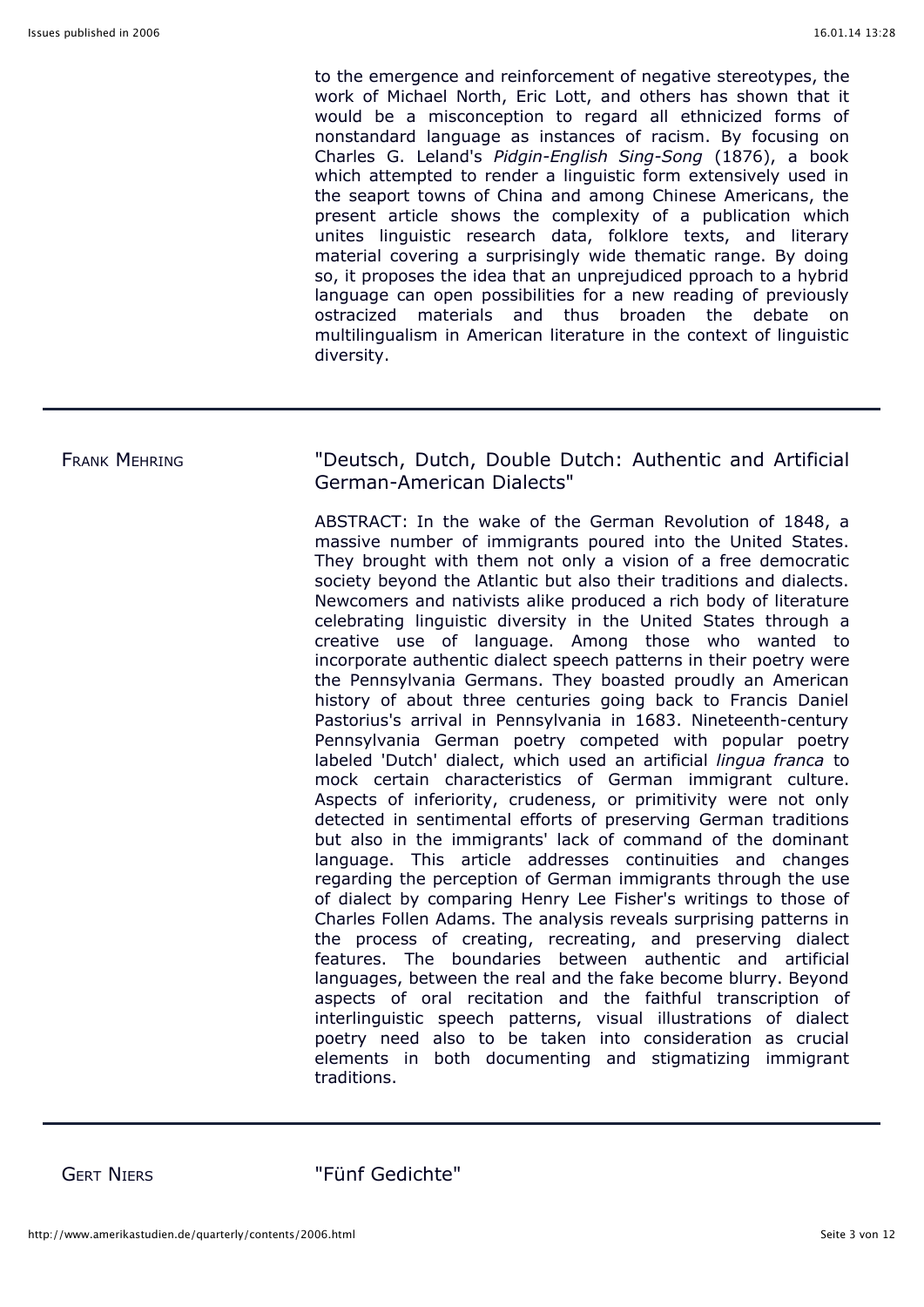## Amst 51.2 (2006)

CLAUS BERNET "Jerusalemvorstellungen in radikalpietistischen und radikalpuritanischen Siedlungen Nordamerikas"

> ABSTRACT: The New Jerusalem was the utopian hope for many immigrants to America during the early modern period. Here people literally expected to realize a biblical vision. The utopian expectation of the New Jerusalem can be clearly exemplified by radical Pietist and Puritan communities. Most of their settlements were in Pennsylvania, a center of new social experiments and chiliastic hopes. The Quakers and two of their breakaway groups, the Shakers and the Universal Friends, as well as settlers at Ephrata and Harmony, were all influenced by the idea of establishing a new society based on the description in Revelations. The biblical model served to motivate the founding and sustaining of settlements under difficult circumstances in what was perceived as the American wilderness. Pioneers and settlers of the first generation used biblical idealizations to counter the daily hardships of erecting a new home. Later, as affluence and prosperity grew, the notion of the Heavenly Jerusalem gradually disappeared or was simply spiritualized.

ULF SCHULENBERG "Books, Rocks, and Sentimental Education-Self-Culture and the Desire for the Really Real in Henry David Thoreau"

> ABSTRACT: Ralph Waldo Emerson's emphasis on the importance of contingency, experiment, inconsistency, change, and transition ought to be seen in connection with his demonstration that the concept of truth is directly linked to terms such as transitoriness, volatility, and expediency. Thus, it seems legitimate to advance the argument that Emerson is an important precursor of pragmatism. As far as Henry David Thoreau's thinking is concerned, this kind of pragmatist genealogy appears somewhat blurred. Although Thoreau pluralizes the notion of truth, he also seems to hold that a radical rejection of a foundationalist epistemology would be incompatible with the goals he pursues. This article seeks to elucidate a central tension in Thoreau's texts between, on the one hand, books (that is, self-culture, self-fashioning, poetry, redescription, and the idea of a literary or poeticized culture) and, on the other, rocks (that is, firm grounds, Truth, the really real, solidity, reliability, purity, and the idea of a foundationalist or metaphysical culture). The first part discusses Thoreau's notion of self-culture and his concept of truth by comparing them to Richard Rorty's idea of a pragmatist literary culture. The second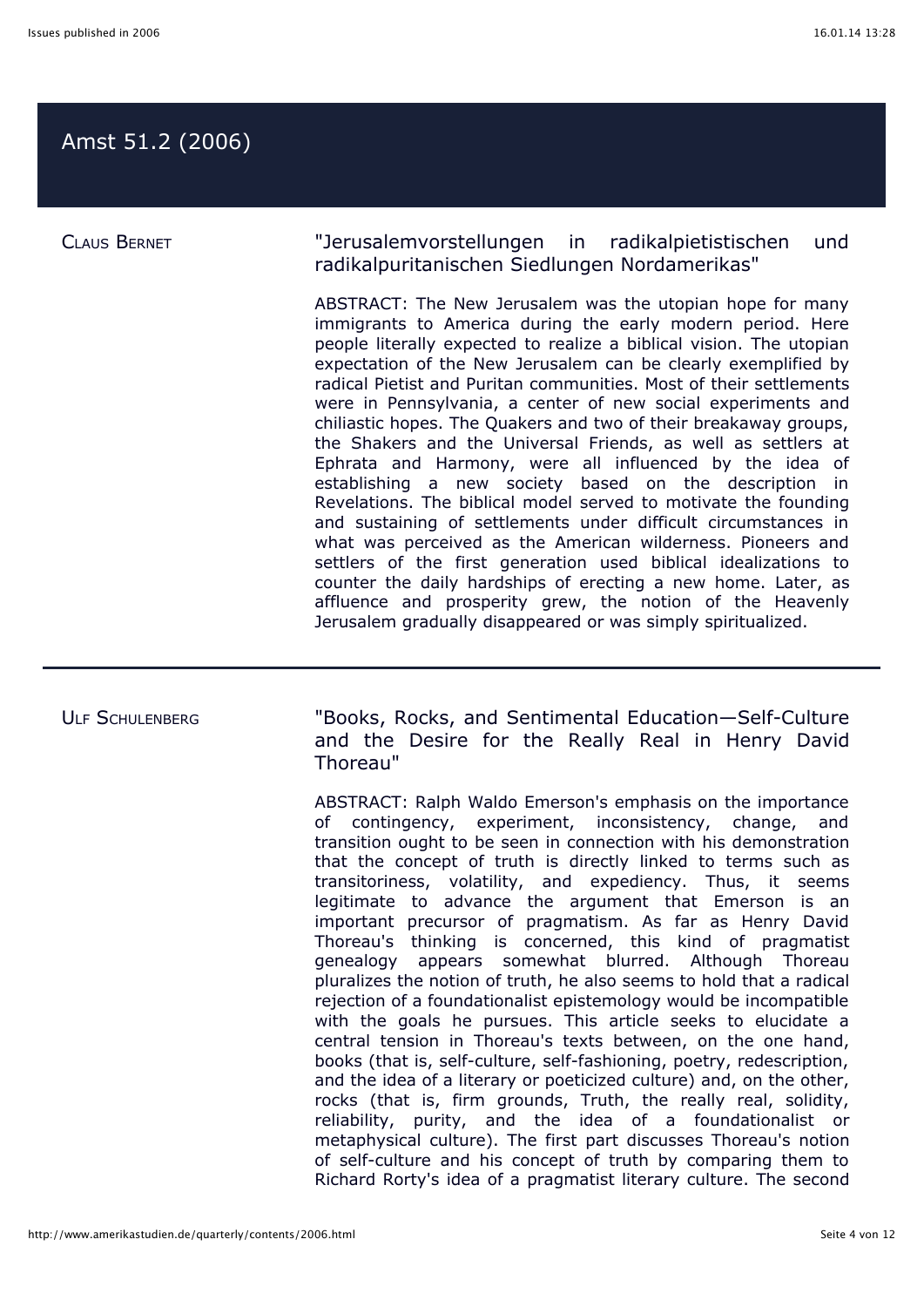part analyzes Thoreau's idea of reform and his emphasis on the necessity of firm moral principles.

# ANNE DVINGE **The Complex Fate—Complex Vision:** The Vernacular and Identity in Ralph Ellison's Juneteenth" ABSTRACT: For Ralph Ellison the vernacular was a form and a

resource for the writer, an interface through which the writer could illuminate aspects of reality. With this essay I intend to add to the debate on the vernacular and orality in literature by exploring how Ellison in Juneteenth brings the vernacular and the dialogic into play in order to illuminate matters of culture and identity. Previous investigations of the use of the vernacular in literature tend to overlook the complexity in the relationship between orality and literacy. My analysis aims to establish that a level of dialogization is added to any text engaging the vernacular. Ellison employs the vernacular in Juneteenth in such a manner, and the vernacular comes to represent identity and culture acquired under influence of historic circumstances and social practices.

## MEL VAN ELTEREN Forum: "Imperial Gestures in Portrayals of U.S. Culture as a 'Universal Culture'"

ABSTRACT: This article questions the taken-for-granted idea among a diversity of observers and ideologues that the current United States is the site par excellence where all cultures and cultural markets of the world are represented, which converge toward a universal, cosmopolitan culture. It exposes the imperial strategies implied in the given depictions of American culture as a universalistic culture that allegedly contains the essence of a global culture encompassing all cultural varieties of humankind. These conflations of the two cultures are all based on the idea that America's 'unique universality' creates and represents all that the rest of the world wants, which must be rejected in light of the insights presented here. America's distinctive culture is less cosmopolitan, let alone 'universal' than suggested, while from a social-emancipatory perspective American society is lacking as an exemplary model to the rest of the world in terms of political and economic democracy, the defense and maintenance of public spaces and goods, as well as social justice. America's 'soft power' is still exerting its influence among many people across the globe. But certain conditions and developments in recent years weaken this form of power in relation to various groups across the spectrum of world views.

KARSTEN FITZ and INGRID GESSNER

"Publications in American Studies from German-Speaking Countries, 2005"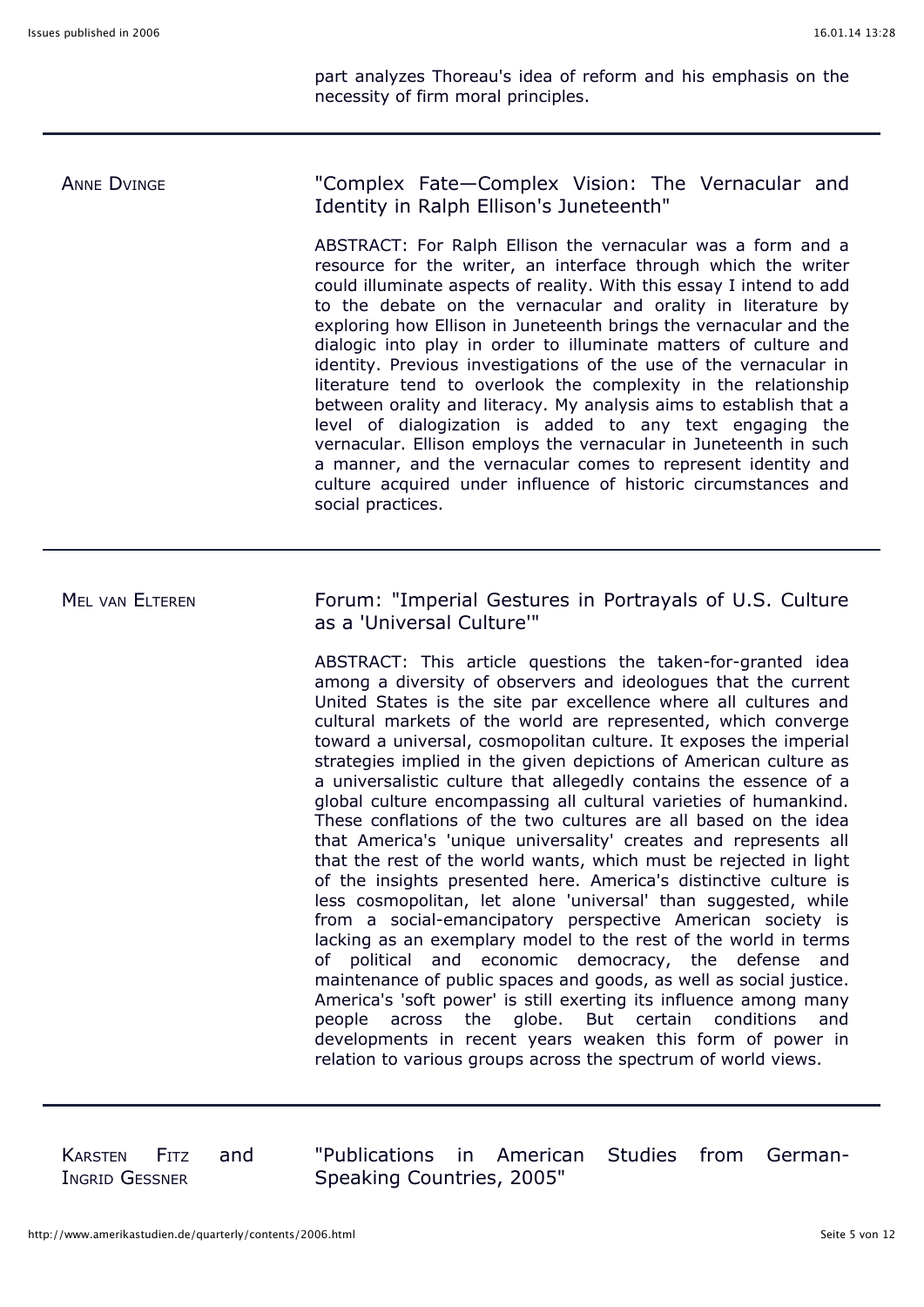| Amst 51.3 (2006)                                                 | Asian American Studies in Europe<br>MITA BANERJEE, CARMEN BIRKLE, and WILFRIED<br><b>RAUSSERT - Guest Editors</b>                                                                                                                                                                                                                                                                                                                                                                                                                                                                                                                                                                                                                                                                                                                                                                                                                                                                                                                                                                                                                                                                                                                                                                                                                                                                                                                                                                                                                                                                                                                                                                                                                                                                                                                                      |
|------------------------------------------------------------------|--------------------------------------------------------------------------------------------------------------------------------------------------------------------------------------------------------------------------------------------------------------------------------------------------------------------------------------------------------------------------------------------------------------------------------------------------------------------------------------------------------------------------------------------------------------------------------------------------------------------------------------------------------------------------------------------------------------------------------------------------------------------------------------------------------------------------------------------------------------------------------------------------------------------------------------------------------------------------------------------------------------------------------------------------------------------------------------------------------------------------------------------------------------------------------------------------------------------------------------------------------------------------------------------------------------------------------------------------------------------------------------------------------------------------------------------------------------------------------------------------------------------------------------------------------------------------------------------------------------------------------------------------------------------------------------------------------------------------------------------------------------------------------------------------------------------------------------------------------|
| MITA BANERJEE, CARMEN<br>BIRKLE, and WILFRIED<br><b>RAUSSERT</b> | "Introduction"                                                                                                                                                                                                                                                                                                                                                                                                                                                                                                                                                                                                                                                                                                                                                                                                                                                                                                                                                                                                                                                                                                                                                                                                                                                                                                                                                                                                                                                                                                                                                                                                                                                                                                                                                                                                                                         |
| <b>CARMEN BIRKLE</b>                                             | "Orientalisms in Fin-de-Siècle America"<br>ABSTRACT: In times of increasing migration to European<br>countries, it is of particular interest to the European American<br>Studies scholar to analyze mechanisms of Othering which are<br>poignantly manifest in the history of Asian Americans in the U.S.<br>Orientalism, as Edward Said has argued, as a Western term used<br>to construct the East from a Western perspective and turn it into<br>the Other, is one technology of Othering. Fictional texts about<br>the Orient at the fin de siècle were frequently romances focusing<br>on male-female love relationships, on one level, and on ethnic,<br>gender, and national stereotypes, on another. Anti-Chinese<br>immigration laws at the turn of the century testify to a<br>nationwide white nativist fear of racial pollution through<br>miscegenation and fear of increasing unemployment because of<br>the "yellow peril," while Japan and the Japanese were exoticized<br>and represented the attractive side of the Orient. Fictionalizing<br>the Orient was a means of maintaining control over the Other.<br>The Anglo-Saxon John Luther Long, the Chinese American<br>Winnifred Eaton passing for Japanese as Onoto Watanna, and her<br>sister Edith Eaton using the Chinese pseudonym Sui Sin Far<br>speak through their characters and their respective Asian<br>ethnicities to affirm the Orientalisms of their time, on the one<br>hand, and to subtly criticize American society for its racism,<br>sexism, and patriarchal ideologies, on the other. In their novels<br>and short stories, the Chinese American sisters use a form of<br>ventriloquism" (Cole) and<br>"double<br>create<br>strong<br><b>New</b><br>(Chinese/Japanese/American) Women<br>who<br>represent<br>an<br>"Orientalism with a difference" (Ferens). |
| DEBORAH L. MADSEN                                                | "The Oriental/Occidental Dynamic in Chinese American<br>Life Writing: Pardee Lowe and Jade Snow Wong"<br>ABSTRACT: In this essay, I explore the uncertainties which stand<br>in opposition to classic theories of American autobiography, yet<br>are in agreement with the contemporary postmodern consensus<br>that autobiographies, and ethnic autobiographies in particular,                                                                                                                                                                                                                                                                                                                                                                                                                                                                                                                                                                                                                                                                                                                                                                                                                                                                                                                                                                                                                                                                                                                                                                                                                                                                                                                                                                                                                                                                        |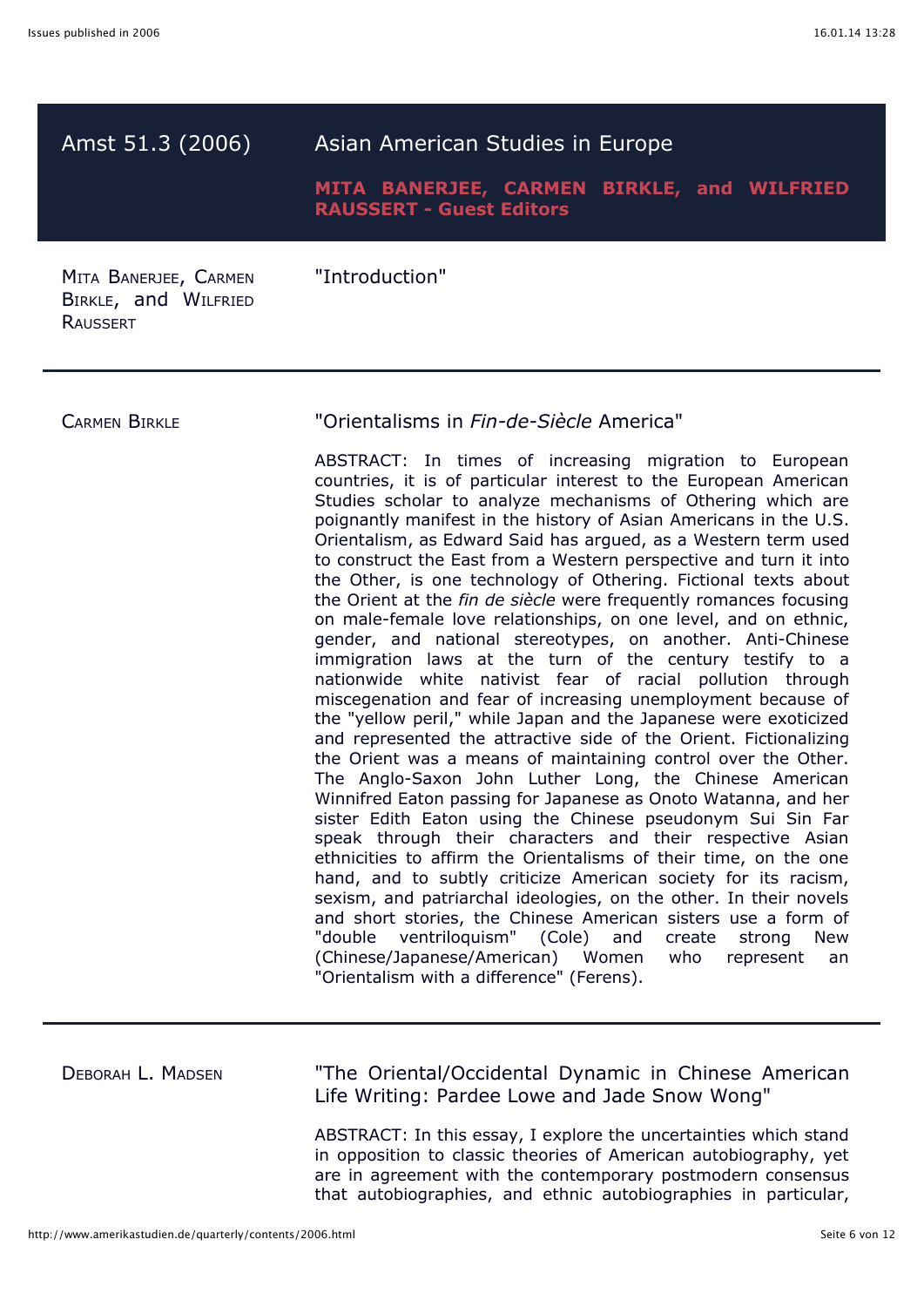are always characterized by a multiple subject. In specific formal ways these Chinese American autobiographies can be seen to be riven through with competing racialized discourses of self that cannot allow an image of coherent, universal subjectivity to dominate. These formal strategies are deployed in such a way, as I hope to show, that we are invited to reconceptualize Chinese American life writing as a hybrid literary form. Through the device of narrative point of view, competing discourses of Orientalism and Occidentalism set up a dynamic that cannot be adequately resolved by the text alone. The dyad Orientalism/Occidentalism has not been extensively engaged in literary terms, but in anthropological and sociological theory the concept of Occidentalism has proved fruitful for exposing and offering analysis assumptions about the West. These analysis assumptions inform studies of colonial contact and Western influence in village or tribal societies or the ways in which non-Western communities imagine themselves in contrast to stylized images of the West. This dyad provides the focus for my discussion of Pardee Lowe's *Father and Glorious Descendant* and Jade Snow Wong's *Fifth Chinese Daughter*.

ROCÍO G. DAVIS "National and Ethnic Affiliation in Internment Autobiographies of Childhood by Jeanne Wakatsuki Houston and George Takei"

> ABSTRACT: The number of autobiographies written about the Japanese internment experience illustrate the imperative of life writing in its intersection with the politics of identity formation. This essay examines the artistic project of two Japanese American writers—Jeanne Wakatsuki Houston's *Farewell to Manzanar* (1973), George Takei's *To the Stars* (1994)—who deploy narratives of their childhood years in internment camps to represent their individual processes of self-identification and negotiation of cultural and/or national affiliation, offering important insights into this disruptive historical and cultural experience. Both texts reveal important parallels in connection with the changes in their families because of the war, their relationships with their fathers, and the central role of the experience internment in forging their sense of national and cultural identity. Specifically, Jeanne's negotiation with issues of invisibility contrasts with George's desire for public selfrepresentation. The manner in which writers like Houston and Takei negotiate their positions as Japanese Americans during and after the Second World War obliges the reader to attend to crucial questions of self-representation, national affiliation, and citizenship.

RÜDIGER KUNOW "Architect of the Cosmopolitan Dream: Salman Rushdie"

ABSTRACT: This paper entertains the possibility of an 'Americanization' of Salman Rushdie. Both in his fictional and his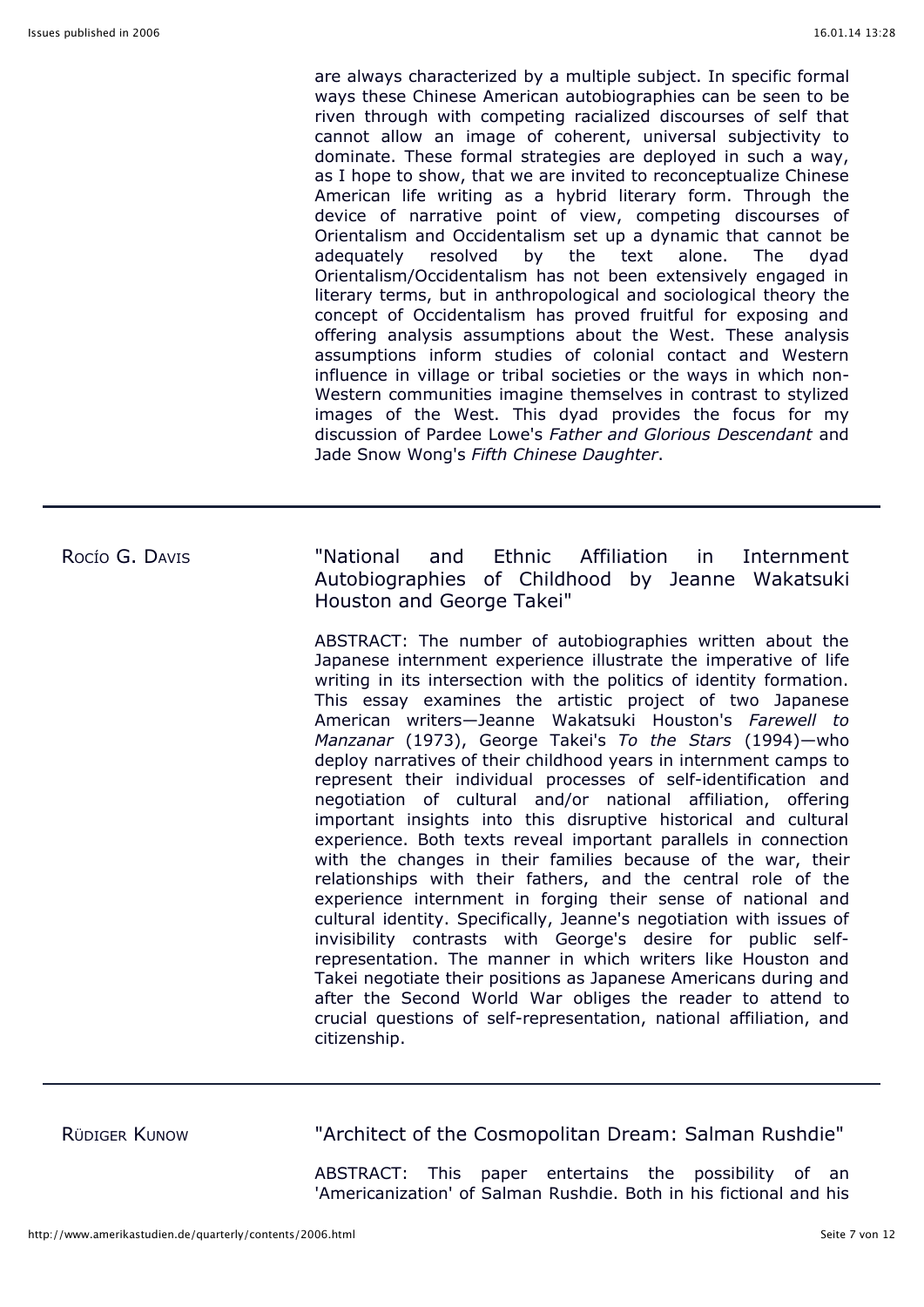critical writings Rushdie has turned to the United States as site of enunciation and site of cultural critique. As a regular commentator in the *New York Times* and a number of magazines, he has inserted himself, however provisionally and critically, into the multicultural mainstream of the United States. Such a move toward the U.S. has taken the trajectory of Rushdie, the voice from the margin, to a new domain. His subject position as individual and writer is no longer grounded in the postcolonial terrain organized around the center/margindichotomy; instead he has in significant and signifying ways written himself into the center. The consequences of this realignment are traced in readings of Rushdie's novels, from *Midnight's Children* via *Satanic Verses* to *Fury*.

### CHRISTIANE SCHLOTE "Interpreters of Transnationalism: South Asian American Women Writers"

ABSTRACT: The emergence of so-called South Asian Americans as the third largest Asian American group in the U.S. has been accompanied by their increased cultural and academic visibility as well as a renewed Western interest in the consumption of 'Indo Chic.' Although highly stratified along cultural, class, and religious lines, the post-1965 generation of South Asian Americans has developed from one of the least-studied communities into a subfield within Asian American Studies in less than a decade. This essay attempts to trace the complex subject positions and institutional discourses behind this development with a particular focus on the experiences of South Asian American women. In its exploration of the transnational perspectives in the work of the South Asian American women writers Talat Abbasi, Meena Alexander, Anita Rau Badami, Chitra Banerjee Divakaruni, Jhumpa Lahiri, Ameena Meer, Tahira Naqvi, and Bapsi Sidhwa it emphasizes the need for an internationally comparative approach which critically addresses essentialized concepts of identity politics and pan-ethnic ideologies. It further stresses the constructed and context-specific nature of categories such as 'South Asian American' and the importance of the globalized material conditions they are situated in.

MITA BANERJEE **The Suspended Transnational** Presence of the Indian on *Friends*"

> ABSTRACT: This paper proposes to read an episode of the popular U.S. sitcom *Friends* against the grain by deconstructing the "Indian" who does not appear on the show but is instead being impersonated by a Jewish American character who is part of the sitcom's core cast. This impersonation, it will be proposed, can be traced back to the theatrical tradition of blackface minstrelsy. Ethnic impersonation thus continues to be a key ritual in the consolidation of a given community's Americanness. It is also predicated on a complex politics of cultural exchange.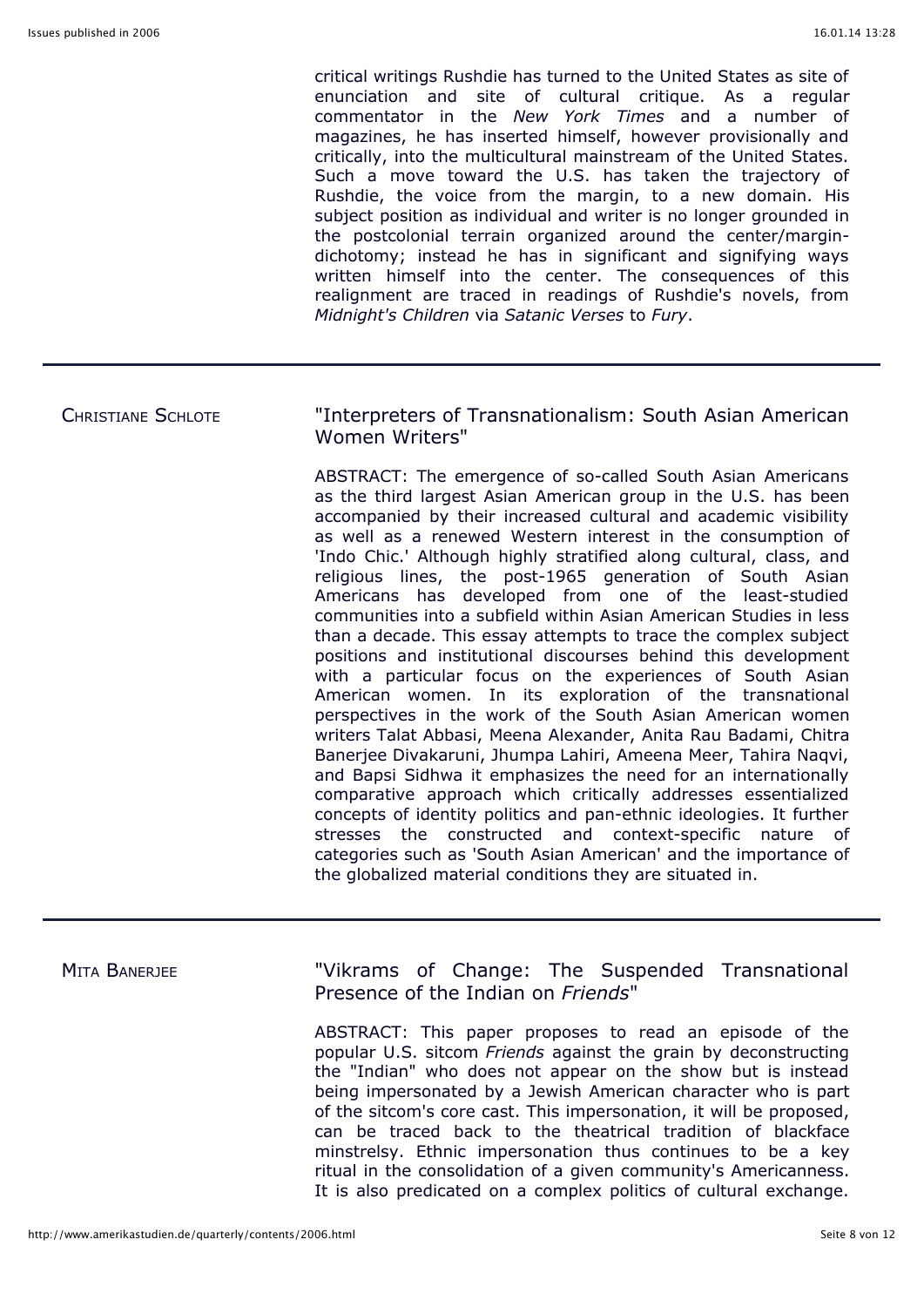The confirmation of one ethnic group's Americanness is achieved at the expense of the exclusion of another. At the same time, popular culture can be seen as a containment of national anxieties about the influx of Asian immigrants.

### KIRSTEN TWELBECK "Beyond a Postmodern Denial of Reference: Forms of Resistance in Jessica Hagedorn's *Dogeaters*"

ABSTRACT: In her discussion of Jessica Hagedorn's first novel, *Dogeaters,* Caroline S. Hau criticizes the celebrated Filipina American writer for employing a postmodern version of the "Other," or an "Other Othered as exotica" (125). According to Hau and other Filipino critics, this staged orientalism works hand in hand with a capitalist system which supports this kind of representation through writers' grants. By undermining the "hermeneutics of truth," Hau argues, *Dogeaters* avoids an open discussion of Philippine American relations (121). The "jungle chronicle" takes the place of a historical analysis (cf. Hau 116, 119). The following essay provides a more optimistic perspective by reading Hagedorn's project as a confrontation with her own "demons of identity" (Bonetti) and as an exploration into the possibilities for political agency that goes beyond a postmodernist critique of representation. An examination of *Dogeaters,* and in particular the different uses of the movie metaphor within the novel, reveals that cultural performativity is not the ultimate solution for Hagedorn. Instead, as evident in the "Joey" episode, Hagedorn attempts to distinguish between "American" and "native" perspectives on the social and political realities in the Philippines. The changes in narrative voice signal clearly both the author's acknowledgement of her own cultural limitations and the narrative's refusal to "colonize" the possibilities of Filipino resistance.

# Amst 51.4 (2006)

### "Nachruf auf Professor Dr. Hans-Joachim Lang"

FRANK SCHUMACHER "'Marked Severities': The Debate over Torture during America's Conquest of the Philippines, 1899-1902"

> ABSTRACT: This essay examines the American debate over torture by U.S. soldiers during the Philippine-American War. The bitter home-front controversy about the violation of the laws of war during the military conquest of the Philippine Islands began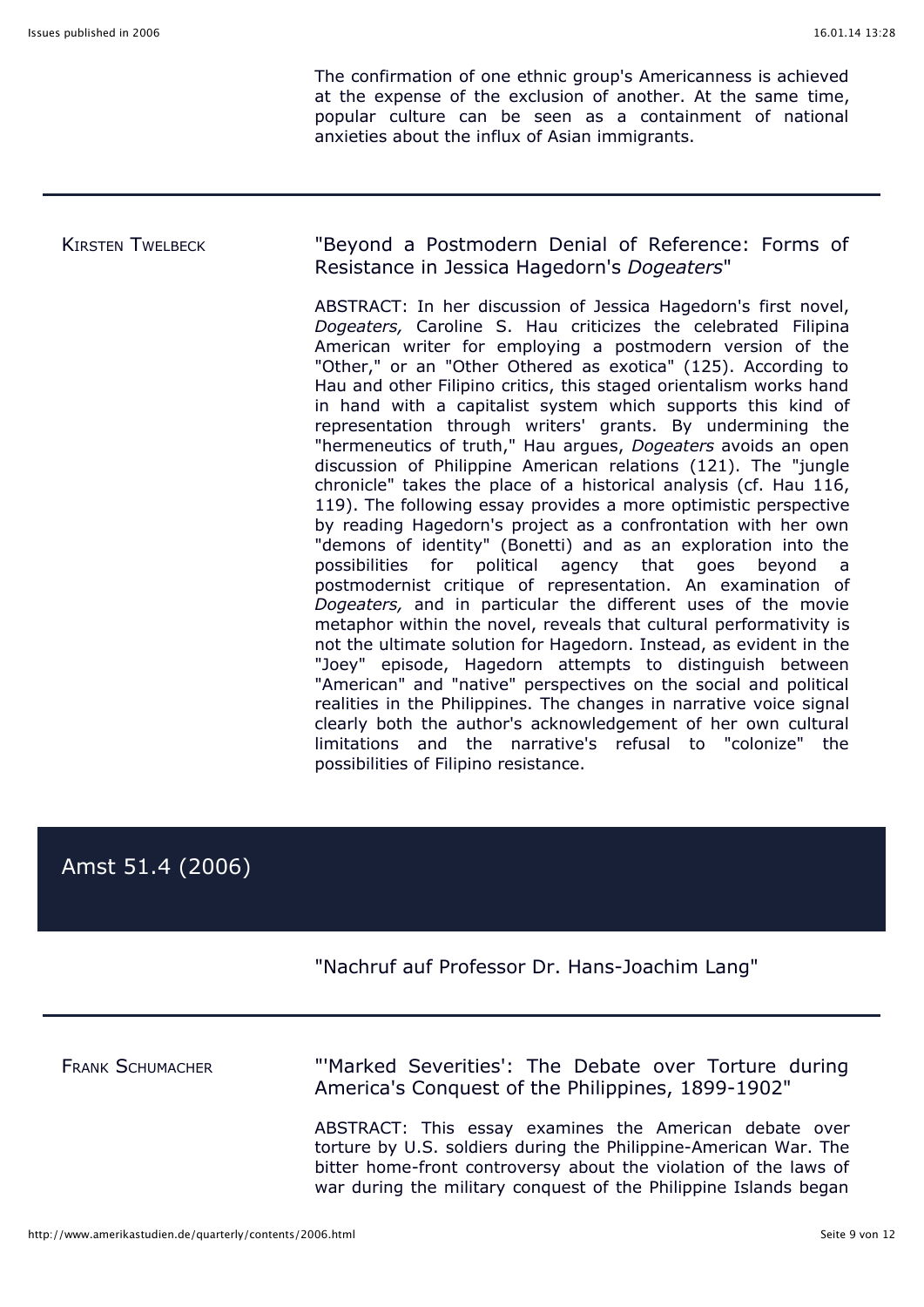in 1900 and reached its climax during a congressional investigation in the spring of 1902. Prompted by the investigative work of a small group of journalists, military dissenters, and empire critics, the hearings revealed that U.S. troops had systematically employed so-called 'water cure' torture as an interrogation technique during counterinsurgency operations against the Filipino independence movement. Although prohibited by the army's field regulations, the torture of prisoners and suspected guerillas was widespread and fostered by deep-seated racism, the escalatory nature of warfare, the deregulation of control over military operations, and a strong sense of frustration and alienation experienced by American soldiers during the campaign. Although the disclosure of the torture cases prompted a national outcry and substantial military dissent, perpetrators were rarely prosecuted and often received only symbolic sentencing. The war critics ultimately failed to sustain the debate's anti-imperial momentum and public outrage was soon contained by a mixture of patriotic nationalism, emotional fatigue, and the belief in the nation's exceptional moral superiority.

### ERNST-PETER SCHNECK "Vom Askari zum New Negro: Alain Locke und Walter von Ruckteschell"

ABSTRACT: In his search for a new aesthetic paradigm for the representation of African Americans in American art and culture, the African American philosopher Alain Locke praised the exemplary sensibility and strength of the portrait art of Winold Reiss and Walter von Ruckteschell, two German artists of the late nineteenth and early twentieth century. While Reiss has become a rather well-researched figure in the scholarship focusing on the Harlem Renaissance and its particular visual aesthetics, Ruckteschell has been almost completely ignored—even though it was a drawing by the latter that Locke placed rather prominently in the original edition of the *New Negro* anthology in the magazine *Graphic Survey* (1925) as an ideal representation of "Young Africa." Locke's idealistic appropriation, if unwittingly also rather effectively, concealed the racist implications and obvious colonial context of the original drawing which von Ruckteschell made in 1918 for a commemorative sampler of artwork in honor of one of the most rigorous of German colonialists, General Paul von Lettow-Vorbeck. In the context of the *New Negro*, however, Ruckteschell's drawing turns from an idealization of German colonial ideology into an ideal representation of a 'new African American' informed by Locke's pan-Africanist nationalism. The paper will discuss this peculiar instance of transatlantic and cross-cultural iconographic transfer and the irritating persistence of colonial vision it suggests.

THOMAS CLAVIEZ "Enigmatic Circles: Approaching the Ethics of Myth through N. Scott Momaday"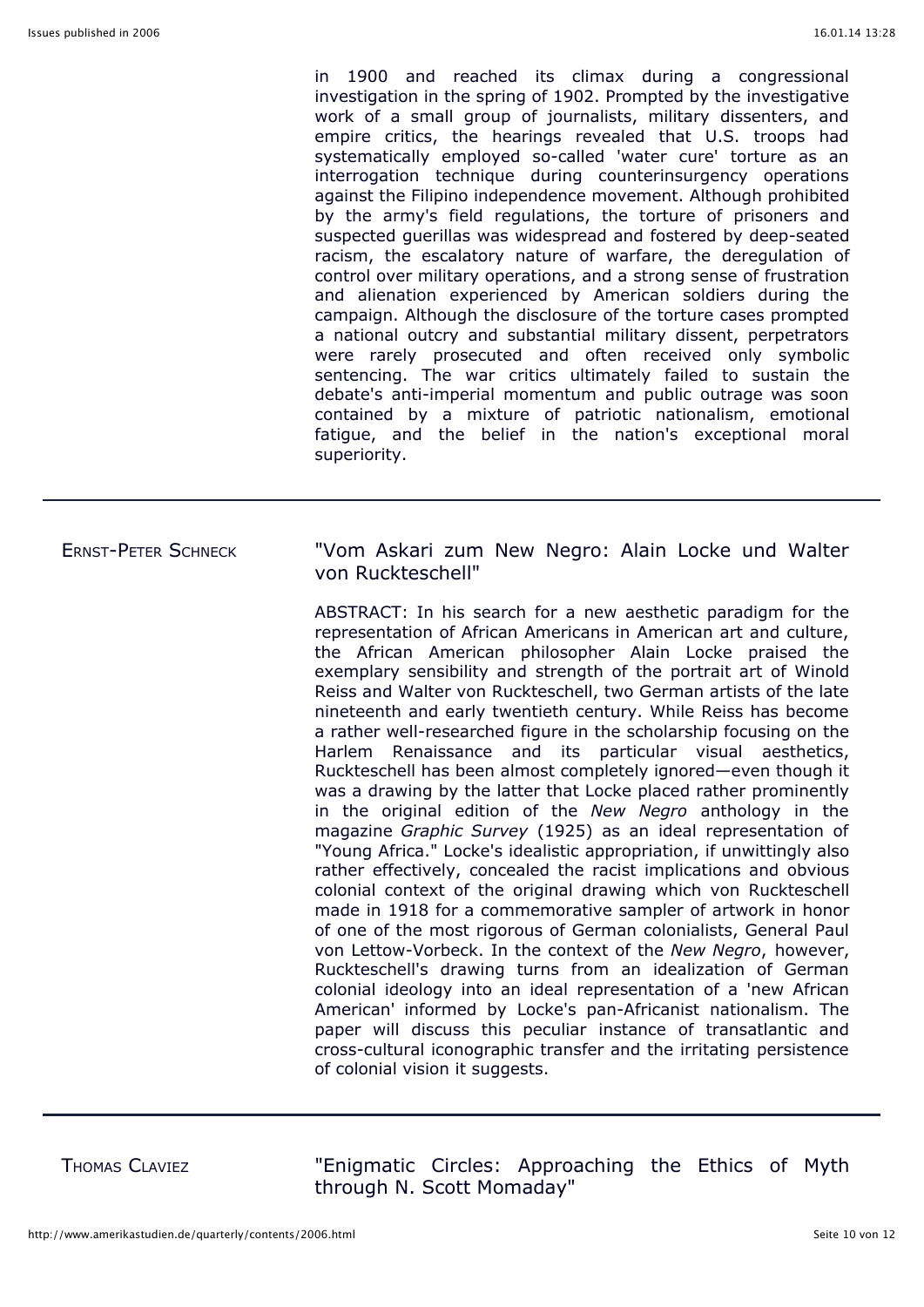ABSTRACT: From a Western perspective, a mythic worldview has traditionally been considered not only as "unscientific" and less effective than a scientific approach; it has also usually been judged morally questionable, if not "immoral." The essay addresses the ethics of myth through a reading of N. Scott Momaday's *House Made of Dawn,* and tries to unwrap the differences and misunderstandings that have barred an ethical approach to myth. In doing so, it argues for the acknowledgment of the openness of a work of literature that should not be reduced to an ethnic-political reading informed by identity politics.

## SIMON SCHLEUSENER "'The Ward is a Factory': Macht und Normalisierung in Ken Keseys *One Flew Over the Cuckoo's Nest*"

ABSTRACT: The following essay examines Ken Kesey's novel *One Flew Over the Cuckoo's Nest* (1962) by making use of Michel Foucault's analysis of disciplinary power. Besides a number of differences in the two authors' approaches toward sexuality and resistance, one finds some striking resemblances in Kesey's literary work and Foucault's theoretical analysis concerning the subjects of power and normalization, madness and society, punishment and surveillance. Taking into account that *One Flew Over the Cuckoo's Nest* appeared only one year after Foucault's first important work, *Madness and Civilization*,—and deals with quite similar topics—it can be argued that both authors participated in a transnational discourse critical of normalization, which, during the second half of the twentieth century, became a major challenge to traditional forms of class analysis. After an historical account of these theoretical transformations, the essay explores *One Flew Over the Cuckoo's Nest* and the writings of Foucault in order to highlight the analogies and differences between the two authors' thoughts on power and normalization. Finally, the essay confronts Foucault's (and Kesey's) model of "disciplinary society" with Gilles Deleuze's concept of "control society." Thus, rather than being merely concerned with literary analysis, the essay also intends to present a Cultural-Studiesbased discussion of power and normalization in the light of recent historical and theoretical developments.

DAVID INGRAM "'*The clutter of the unkempt forest*': John Cage, Music and American Environmental Thought"

> ABSTRACT: John Cage's artistic development showed an increasingly explicit awareness of environmental issues and of their relationship to his music. In breaking away from the linear, teleological structures of Western classical music, which emphasized a sense of forward movement culminating in a single climax, he criticized the destructiveness of a Western society committed to Faustian notions of historical progress. Cage was influenced by the idea that music in Indian cultures served 'to